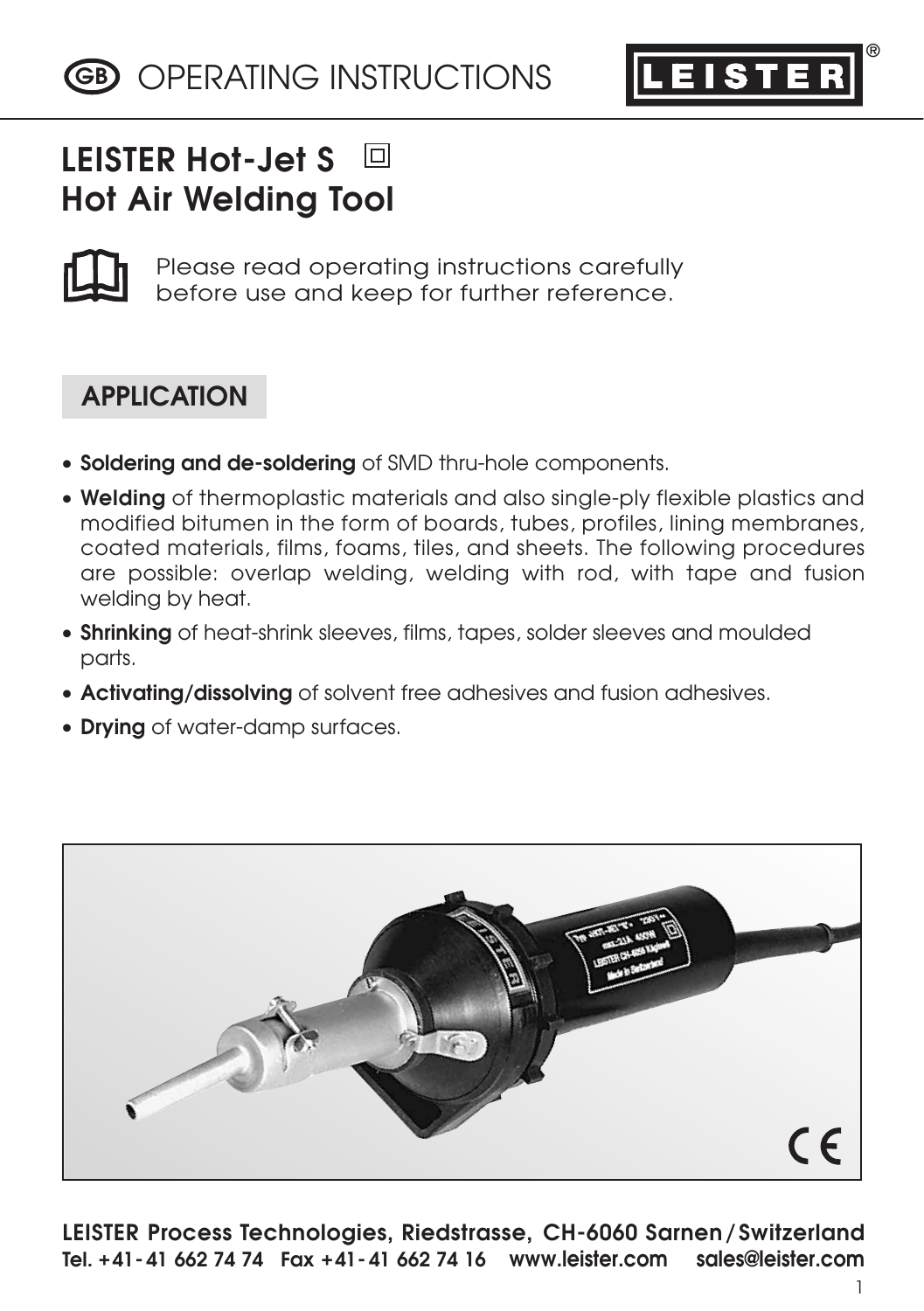

### **WARNING**



**Danger to life** when opening the tool, as live components and connections ar exposed. Unplug the tool before opening it.



Incorrect use of hot air blowers can cause **fire and explosion hazard**, especially near combustible materials and explosive gases.



Do not touch the element housing and nozzle when they are hot as they can cause **burns**. Let the tool cool down. Do not point hot air flow in the direction of people or animals.



## **CAUTION**



The **voltage rating** stated on the tool must correspond to the line/mains voltage.



For personal protection on building sites we **strongly recommend** the tool be connected to a **GFCI** (**G**round **F**ault **C**ircuit **I**nterrupter) or a **RCCB** (**R**esidual **C**urrent **C**ircuit **B**reaker) .





Protect tool from **damp** and **wet**.

**APPROVAL MARKS**



This tool is **CCA** certificated (**C**ENELEC **C**ertification **A**greement).

| <b>TECHNICAL DATA</b>                                                   |                                    | Electrical safety: $\Box$                                                                                                       | double insulated                            |
|-------------------------------------------------------------------------|------------------------------------|---------------------------------------------------------------------------------------------------------------------------------|---------------------------------------------|
| Voltage<br><b>Power consumption W</b><br><b>Temperature</b>             | V~<br>$^{\circ}$ C                 | 100, 120, 230, for 50/60 Hz<br>460, 460, 460<br>20 - 600, steplessly controlled                                                 | Mains voltage<br>cannot be<br>switched over |
| Air flow<br>Air pressure<br><b>Noise level</b><br>Weight<br><b>Size</b> | 1/min.<br>mbar<br>dB(A)<br>g<br>mm | $20 - 80$ , steplessly adjustable<br>max. 16<br>59<br>375 without cable, 580 with 3m cable<br>235 x 70, handle $\varnothing$ 40 |                                             |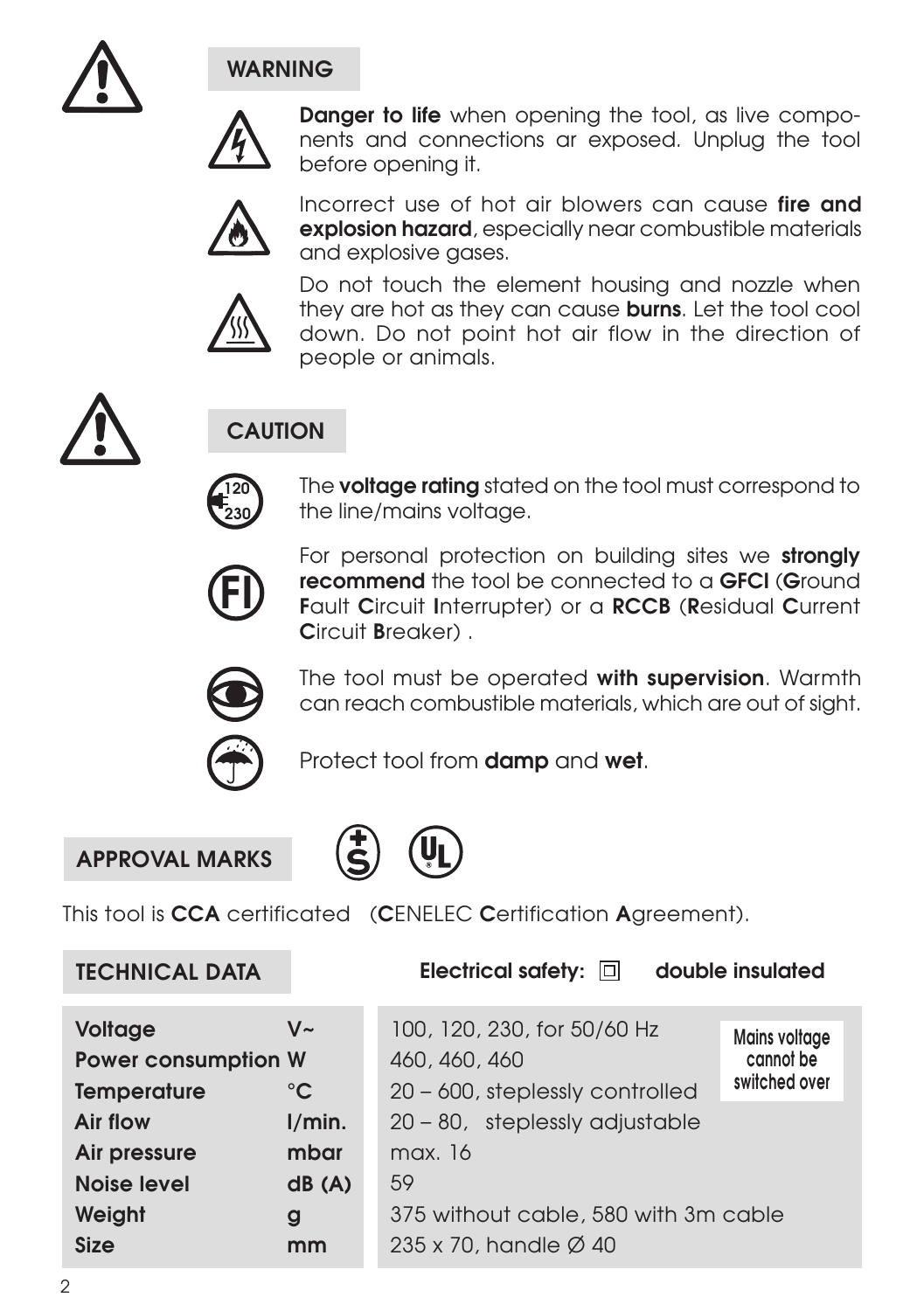#### **Description of tool**





- 1. Cable to mains
- 2. On/off switch
- 3. Potentiometer for temperature adjustment
- 4. Potentiometer for air flow adjustment
- 5. Air filter
- 6. Handle
- 7. Rubber stand
- 8. Element housing
- 9. Nozzle
- 10. Clamp with screw to push-fit nozzle
- 11. ESD-lead connection
- 12. Tool stand (wich can be rotated and fixed).

#### **Operating condition**

- As required, push-fit appropriate **nozzle (9)**.
- Connect tool to the mains.
- The air flow is steplessly adjustable by use of the black **potentiometer (4)**.
- The hot air temperature is steplessly adjustable by use of the red **potentiometer (3).**
- If required, earth the tool via the ESD-lead connection.
- **Switch on (2)** and allow to warm up for about 5 min.

#### **Operation**

• The Leister Company, as well as the Service Centres, offer free training courses in all areas of application (see page 1).

#### **Change of nozzles**

- Before changing nozzles, allow the tool to cool down, or use only combination pliers.
- Do not touch hot **nozzle (9)** and make sure to put it only on a heat resistant surface, because of the **fire hazard**.
- The nozzles are easily pushed onto the tapered **element housing (8)** and are then secured by fastening the **screw on the clamp (10)**.
- Only Leister nozzles should be used.